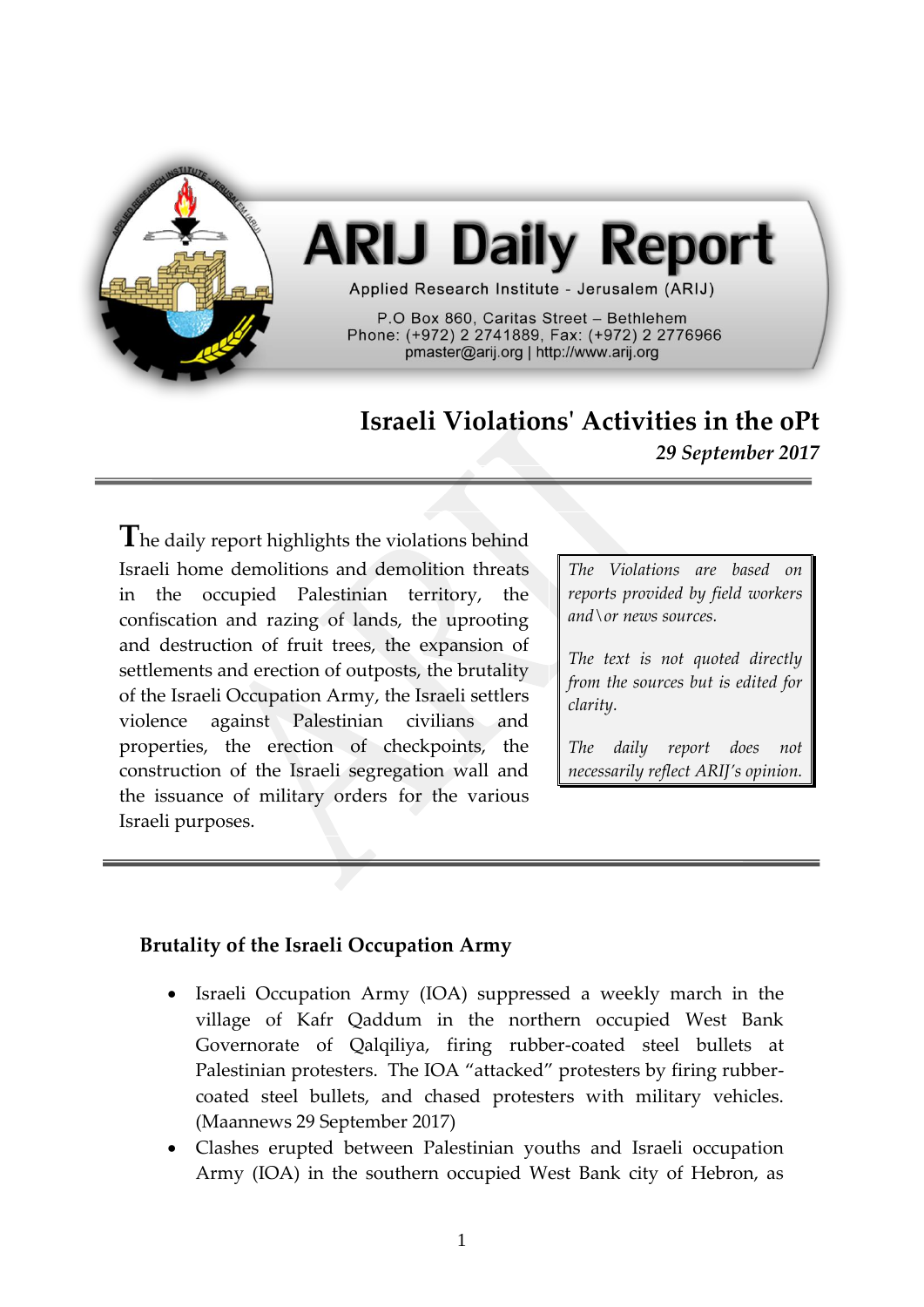journalists reported being threatened at gunpoint by Israeli occupation Army (IOA). Clashes erupted in the Bab al-Zawiya area in the center of the city, with Israeli occupation Army (IOA) firing tear gas and rubbercoated steel bullets at Palestinians at the entrance of al-Shuhada street. The IOA detained an unidentified Palestinian "youth". Meanwhile, journalists covering the clashes were forced to leave the area at gunpoint. (Maannews 29 September 2017)

- A number of Palestinians were also shot and injured by Israeli occupation Army (IOA) in Jenin-Governorate village of Yaabad in the northern West Bank. (WAFA 29 September 2017)
- Israeli occupation Army (IOA) injured a number of Palestinians and caused several others to suffocate during raids into Bethlehem-district camp of Duheisha and Hebron-district town of Beit Ummar in the southern West Bank. (WAFA 29 September 2017)
- A number of Palestinian suffered tear-gas inhalation during confrontations with the Israeli occupation Army (IOA) in the city of Bethlehem. Clashes erupted in Wad Shaheen area between Palestinians and the IOA, where the latter fired sound and tear gas bombs, injuring a number of Palestinians and setting a field to fire. The IOA also raided the house of prisoner Sultan Bassel Salahat, who was arrested two days ago and ransacked contents. The IOA also occupied the roof of Nafez al-Rifai house and transformed it into a military watch point. (WAFA 29 September 2017)
- Israeli Occupation Army (IOA) suppressed a weekly march in the village of Ni'lin in the central occupied West Bank Governorate of Ramallah, firing rubber-coated steel bullets at Palestinian protesters. (Maannews 29 September 2017)
- Israeli Occupation Army (IOA) suppressed a march in the old city of Hebron in the southern occupied West Bank near Al Ibrahimi Mosque condemning the the Israeli central Command order which would expand the municipal powers of Hebron's Jewish settlers in the city. The IOA assaulted protestors and forced them to leave the area under threats. (Maannews 29 September 2017)

#### **Israeli Arrests**

 An Israeli magistrate court decided to release two Palestinian women from occupied East Jerusalem from Israeli detention. The court ruled to release Hanadi al-Halawani and Khadijeh Khweis on the condition of being banned from entering the al-Aqsa mosque for 1 month, being held under house arrest for two weeks, and being banned from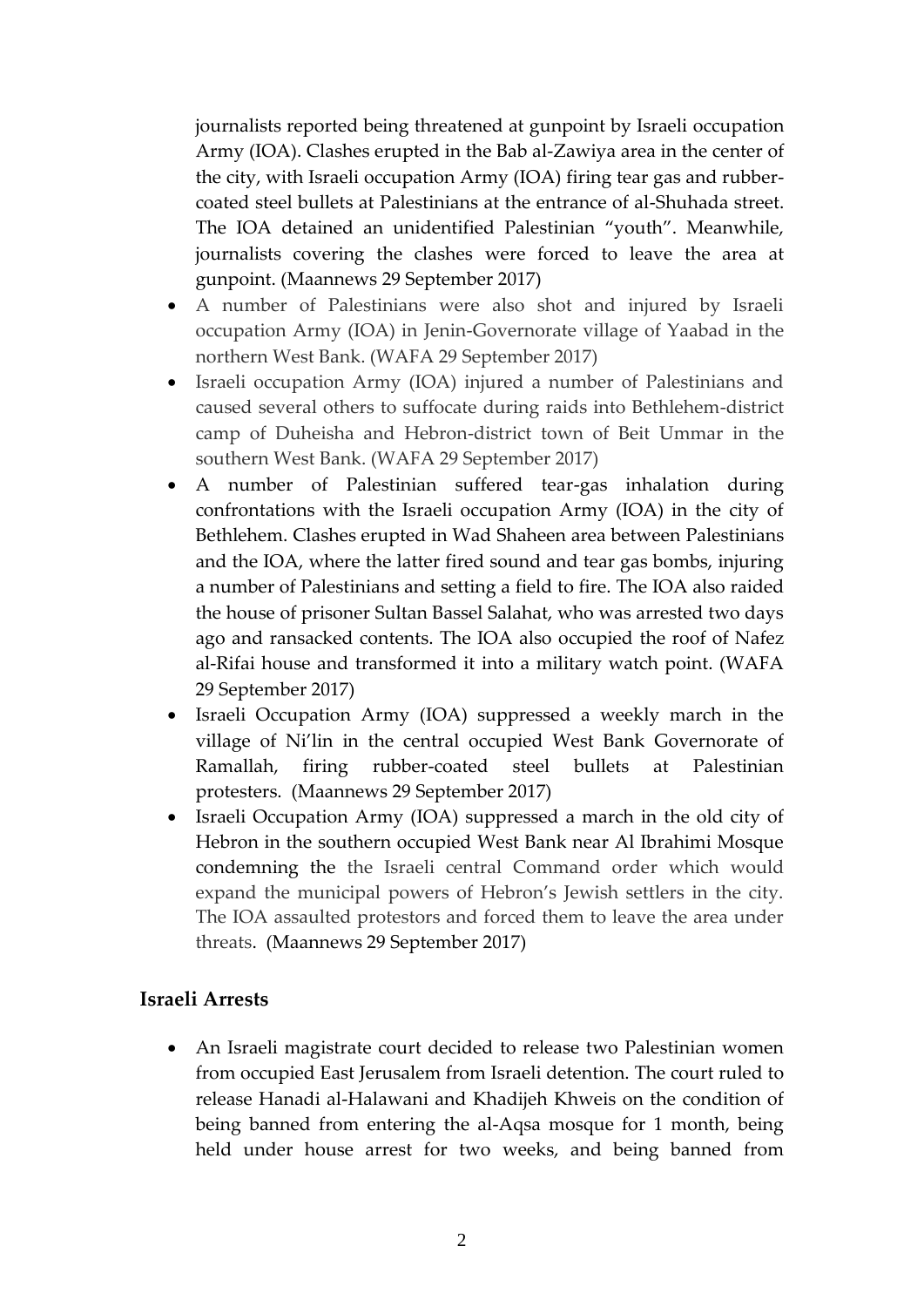entering the occupied West Bank and travelling out of the country for 180 days. (Maannews 29 September 2017)

- Israeli authorities banned a Jerusalemite Palestinian school teacher and activist from entering the Al-Aqsa Mosque in occupied East Jerusalem for a month. Israeli intelligence summoned Shiha Bkeirat to the al-Qishla police station in the Old City of Jerusalem and handed her an order banning her from entering Al-Aqsa. (Maannews 29 September 2017)
- In the northern West Bank Governorate of Jenin, Israeli occupation Army (IOA) detained 14 Palestinians from the Yaabad village, including an unspecified number of minors. The detainees were identified as Nour Abd al-Karim Atatra, Nidal Yaqoub Infeiat and his brother Qaisar, Abdullah Harzallah, Shamel Farouq Harzallah, Izz Farouq Harzallah, Arafat Husni Amr and one of his children who remained unidentified, Taher Jawad Badarneh, Sharaf Abu Bakr, Mutaz Abu Bakr, Amer Baajawi, Khalid al-Qneiri and Nizar Atatra.
- In the southern West Bank Bethlehem Governorate, Israeli occupation Army (IOA) detained Mustafa Salim Abu Aker, 17, from the Aida refugee camp
- In the southern West Bank Bethlehem Governorate, Israeli occupation Army (IOA) detained Iyad Mahmoud Taqatqa, 32, and Wajdi Kamal Thawabteh, 27, from the Beit Fajjar town.
- In the Hebron-area village of al-Shuyoukh, Israeli occupation Army (IOA) delivered interrogation summons to two brothers that locals identified as Qassam and Majd Moussa Halayqa.Qassam and Majd are former prisoners while their father, Moussa Abdullah Halayqa, is serving a 22-year sentence in Israeli prison.
- In the central West Bank village of Biddu, located in the Jerusalem Governorate, undercover Israeli occupation Army (IOA) detained three Palestinian "youths" after a raiding a home in the village. Clashes erupted during the raid. (Maannews 29 September 2017)
- Israeli occupation Army (IOA) detained Hammad and Ammar Hamed during searches and raids in the village of Silwad, east of Ramallah and al-Bireh, and took them to an unknown destination. (WAFA 29 September 2017)
- Israeli occupation Army (IOA) detained Dia' Riad Jasser (27 years) from Silat al-Harithiya village, west of Jenin while he was on his way to work inside the 1948 Lands, 'Israel'. (WAFA 29 September 2017)

### **Israeli Closures**